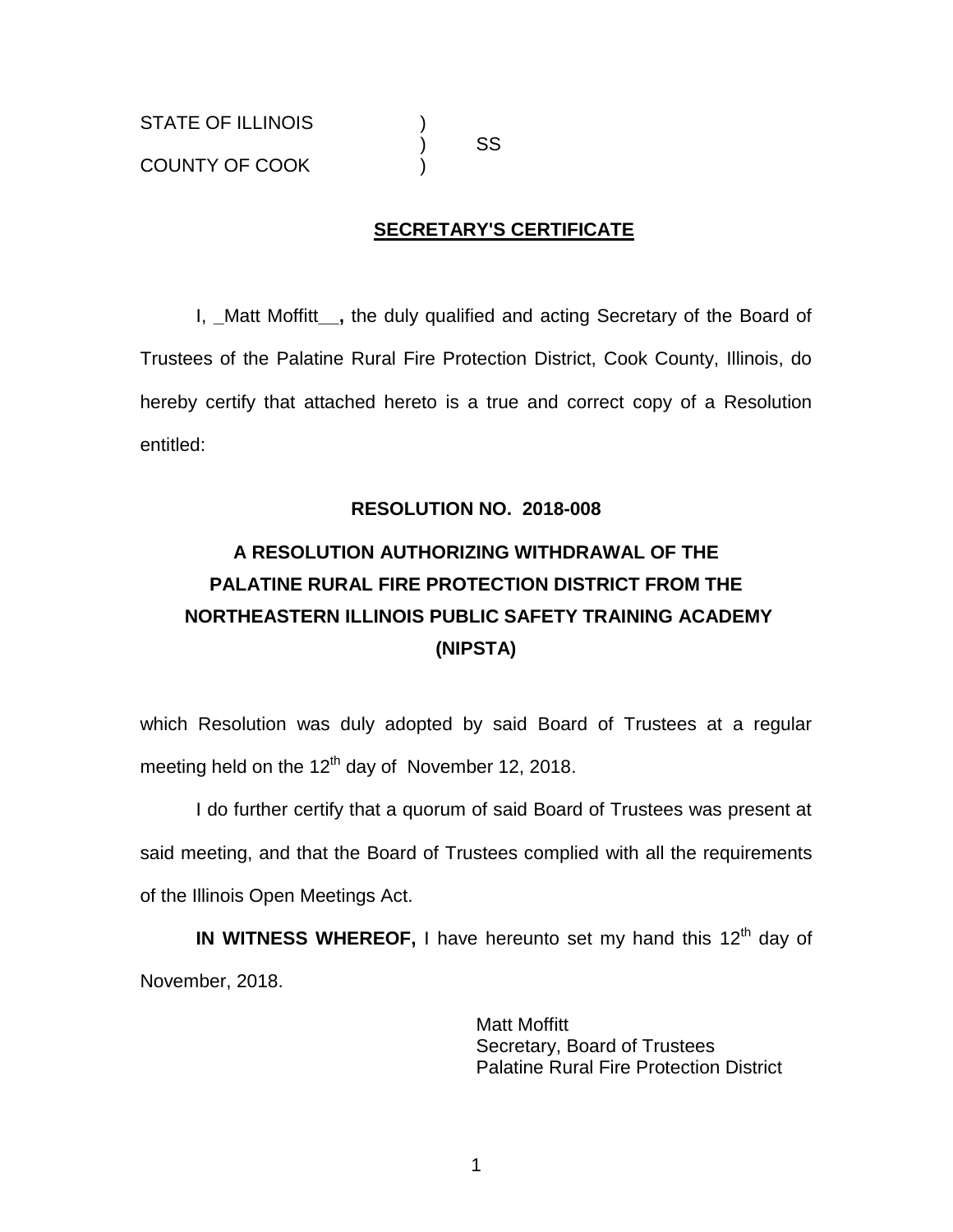#### **RESOLUTION NO. 2018-008**

## **A RESOLUTION AUTHORIZING WITHDRAWAL OF THE PALATINE RURAL FIRE PROTECTION DISTRICT FROM THE NORTHEASTERN ILLINOIS PUBLIC SAFETY TRAINING ACADEMY**

**WHEREAS**, the Board of Trustees (the "Board") of the Palatine Rural Fire Protection District ("PRFPD") has authority to pass all necessary ordinances and resolutions for the proper management of the business of the Fire Protection District pursuant to 70ILCS 705/6; and

**WHEREAS**, the Intergovernmental Cooperation Act (5 ILCS 220/1 *et seq*.) provides that any power or powers, privileges or authority exercised or which may be exercised by a unit of local government may be exercised jointly with any other unit of local government; and

**WHEREAS**, the PRFPD is currently a member of an intergovernmental training cooperative known as the Northeastern Illinois Public Safety Training Academy ("NIPSTA"); and

**WHEREAS**, NIPSTA bylaws require any member desiring to withdraw from NIPSTA membership must provide at least one (1) year's prior written notice, in the form of a resolution; and

**WHEREAS**, such a withdrawal will become effective at the end of the following NIPSTA fiscal year;

**WHEREAS**, the Board finds and determines that it is in the best interest of PRFPD and its residents for PRFPD to withdraw from NIPSTA;

**NOW, THEREFORE**, Be It Resolved by the Board of Trustees of the Palatine Rural Fire Protection District that:

1. The Palatine Rural Fire Protection District hereby withdraws from NIPSTA effective January 1, 2020.

2. The PRFPD Chief or his designee is hereby authorized to provide written notice to the chair of NIPSTA of PRFPD's withdrawal from NIPSTA effective January 1, 2020. Said written notice shall include a copy of this Resolution and shall be delivered to NIPSTA on or before January 1, 2019.

2